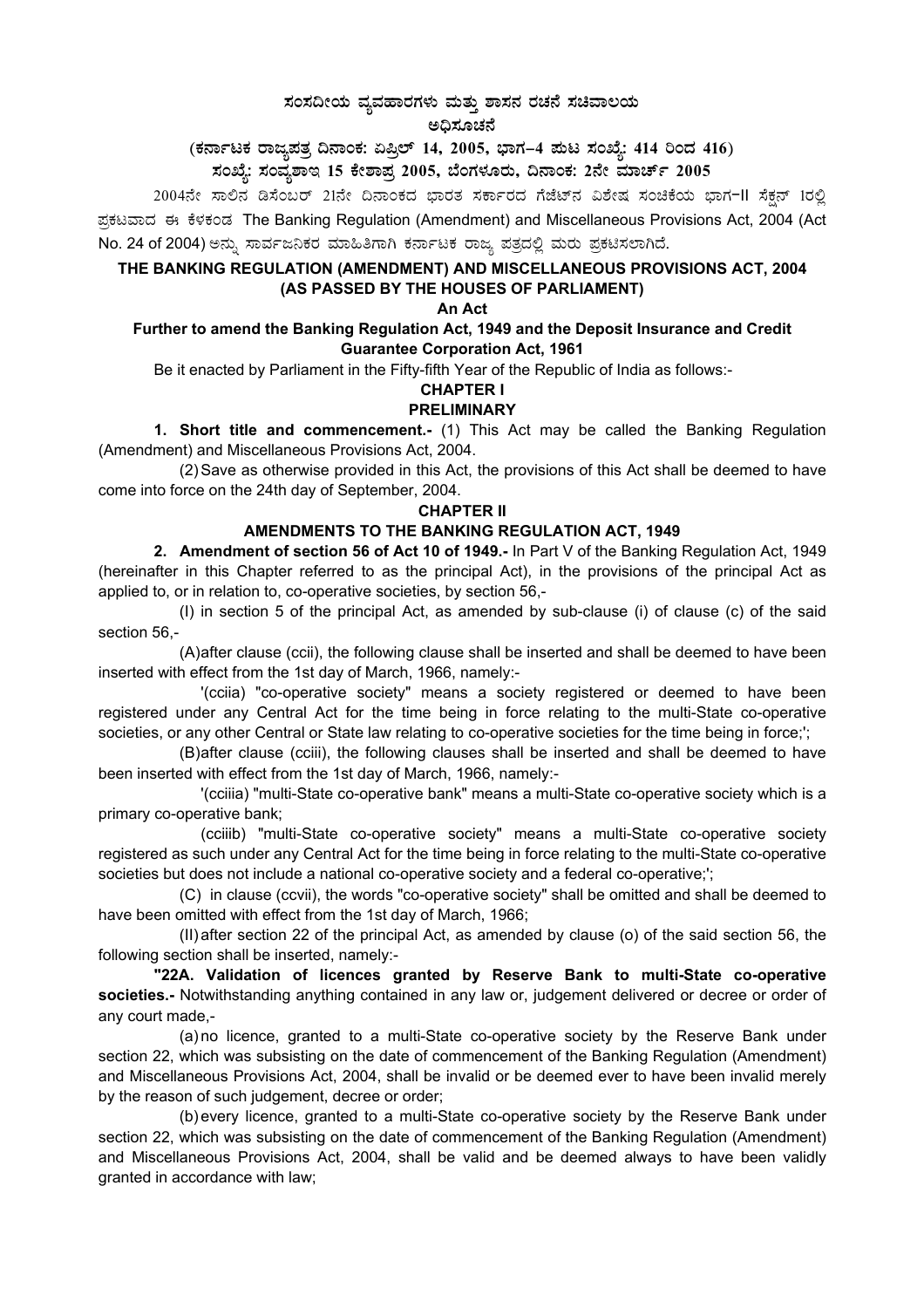(c) a multi-State co-operative society whose application for grant of licence for carrying on banking business was pending with the Reserve Bank on the date of commencement of the Banking Regulation (Amendment) and Miscellaneous Provisions Act, 2004 shall be eligible to carry on banking business until it is granted a licence in pursuance of section 22 or is, by a notice in writing notified by the Reserve Bank that the licence cannot be granted to it;";

> (III) for clause (zaa) of the said section 56, the following clauses shall be substituted, namely:- '(zaa) after section 36AA of the principal Act, the following sections shall be inserted, namely:-

 **"36AAA. Supersession of Board of directors of a multi-State co-operative bank.-** (1) Where the Reserve Bank is satisfied that in the public interest or for preventing the affairs of a multi-State co-operative bank being conducted in a manner detrimental to the interest of the depositors or of the multi-State co-operative bank or for securing the proper management of the multi-State co-operative bank, it is necessary so to do, the Reserve Bank may, for reasons to be recorded in writing, by order, supersede the Board of directors of such multi-State co-operative bank for a period not exceeding five years as may be specified in the order, which may be extended from time to time, so, however, that total period shall not exceed five years.

(2) The Reserve Bank may, on supersession of the Board of directors of the multi-State cooperative bank under sub-section (1) appoint an Administrator for such period as it may determine.

(3) The Reserve Bank may issue such directions to the Administrator as it may deem appropriate and the Administrator shall be bound to follow such directions.

(4) Upon making the order of supersession of the Board of directors of a multi-State cooperative bank,-

(a) the chairman, managing director and other directors as from the date of supersession of the Board shall vacate their offices as such;

(b) all the powers, functions and duties which may, by or under the provisions of the Multi-State Co-operative Societies Act, 2002 (39 of 2002) or this Act or any other law for the time being in force, be exercised and discharged by or on behalf of the Board of directors of such a multi-State co-operative bank or by a resolution passed in general meeting of such co-operative bank, shall, until the Board of directors of such co-operative bank is reconstituted, be exercised and discharged by the Administrator appointed by the Reserve Bank under sub-section (2):

Provided that the power exercised by the Administrator shall be valid notwithstanding that such power is exercisable by a resolution passed in the general meeting of such multi-State co-operative bank.

(5) (a) The Reserve Bank may constitute a committee of three or more persons who have experience in law, finance, banking, administration or accountancy to assist the Administrator in discharge of his duties.

(b) The committee shall meet at such times and places and observe such rules of procedure as may be specified by the Reserve Bank.

(6) The salary and allowances to the Administrator and the members of the committee constituted by the Reserve Bank shall be such as may be specified by the Reserve Bank and be payable by the concerned multi-State co-operative bank.

(7) On and before expiration of period of supersession of the Board of directors as specified in the order issued under sub-section (1), the Administrator of the multi-State co-operative bank shall call the general meeting of the society to elect new directors.

(8) Notwithstanding anything contained in any other law or in any contract, or bye-laws of a multi-State co-operative bank, no person shall be entitled to claim any compensation for the loss or termination of his office.

(9) The Administrator appointed under sub-section (2) shall vacate office immediately after the Board of directors of the multi-State co-operative society has been constituted.

**36AAB. Order of winding up of multi-State co-operative bank to be final in certain cases.** Where a multi-State co-operative bank, being an eligible co-operative bank, has been registered under section 13A of the Deposit Insurance and Credit Guarantee Corporation Act, 1961, (47 of 1961) as an insured bank, and subsequently-

(a) in pursuance of a scheme prepared with the previous approval of the Reserve Bank under section 18 of the Multi-State Co-operative Societies Act, 2002, (39 of 2002) an order sanctioning a scheme of compromise and arrangement or reorganisation or reconstruction has been made; or